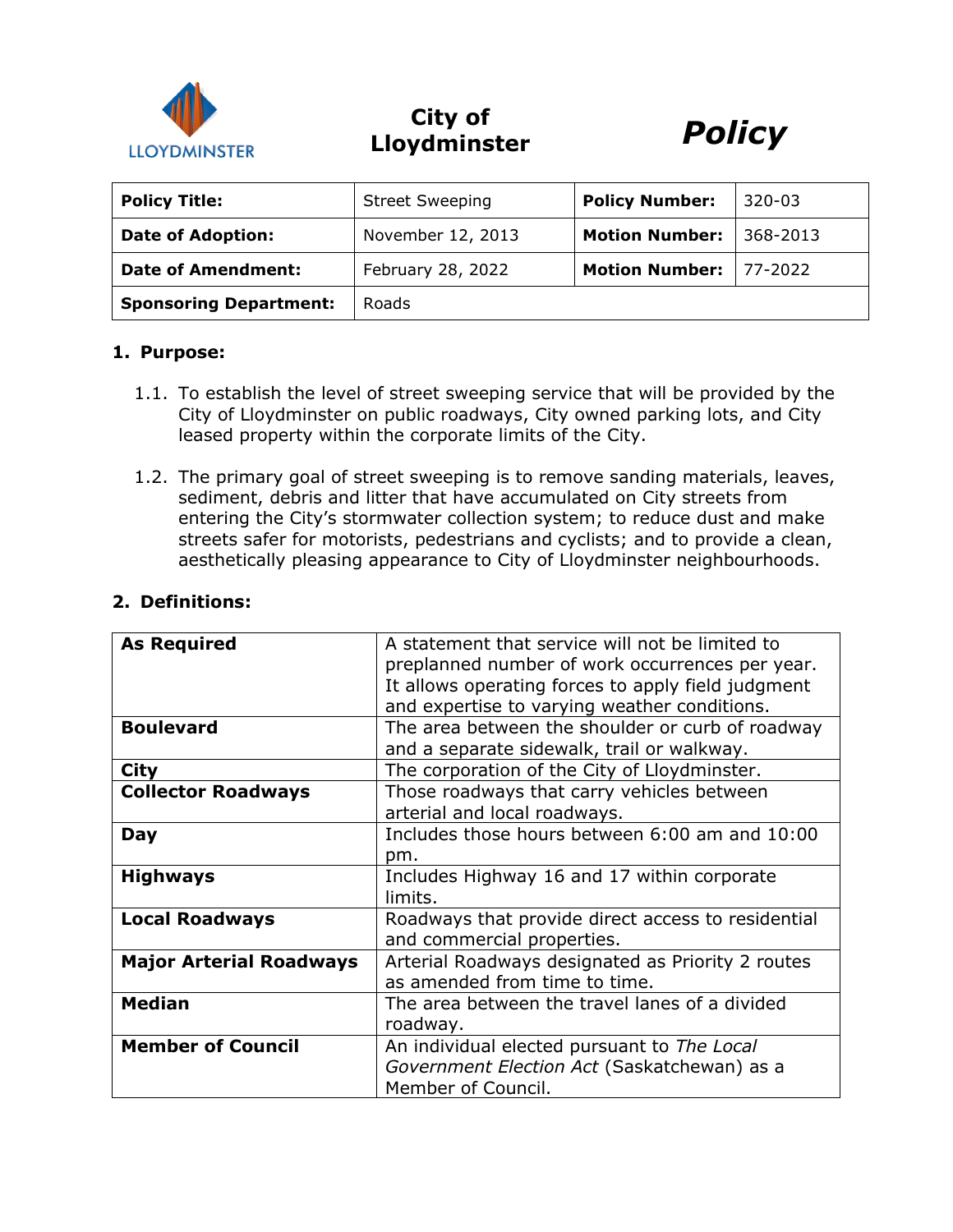| <b>Night</b> | Includes those hours between 10:00 pm and 6:00<br>am.                                                                                                          |
|--------------|----------------------------------------------------------------------------------------------------------------------------------------------------------------|
| <b>Roads</b> | Public roadways that are so designated in the City<br>of Lloydminster Geographic Information System<br>(GIS) road classification map and/or Land Use<br>Bylaw. |

# **3. Scope:**

- 3.1. To maintain a level of cleanliness of City streets, City owned parking lots and City leased property in an effort to protect the health, safety and welfare of the community.
- 3.2. This Policy applies to all members of Administration responsible for the cleanliness of City streets, City owned parking lots and City leased property.

# **4. Level of Services:**

### 4.1. Street Sweeping

The City will provide street sweeping at the following levels of services:

| <b>Roadway Classification</b>    | Time         | <b>Frequency</b>           |  |
|----------------------------------|--------------|----------------------------|--|
| <b>Priority One</b>              |              |                            |  |
| <b>Highways</b>                  | Day or Night | Four (4) times annually    |  |
| <b>Central Business District</b> | Day or Night |                            |  |
|                                  |              |                            |  |
| <b>Priority Two</b>              |              |                            |  |
| Major Arterial                   | Day or Night | Three (3) times annually   |  |
|                                  |              |                            |  |
| Arterial                         | Day or Night | time annually<br>One $(1)$ |  |
| Residential                      | Day          | time annually<br>One $(1)$ |  |
| Commercial/Industrial            | Day or Night | One (1) time annually      |  |
| Parking Lots at City             | Day or Night | As requested               |  |
| facilities, including, City      |              |                            |  |
| owned and City leased            |              |                            |  |
| property                         |              |                            |  |
| Spills, Debris on road           | Day or Night | As required                |  |
| Special Events & Parades         | Day or Night | As requested               |  |
| <b>Fall Leaf Maintenance</b>     | Day          | As required                |  |

#### 4.2. Street Flushing

Upon completion of sweeping operations, the roads may be flushed with a low volume, high pressure system as required.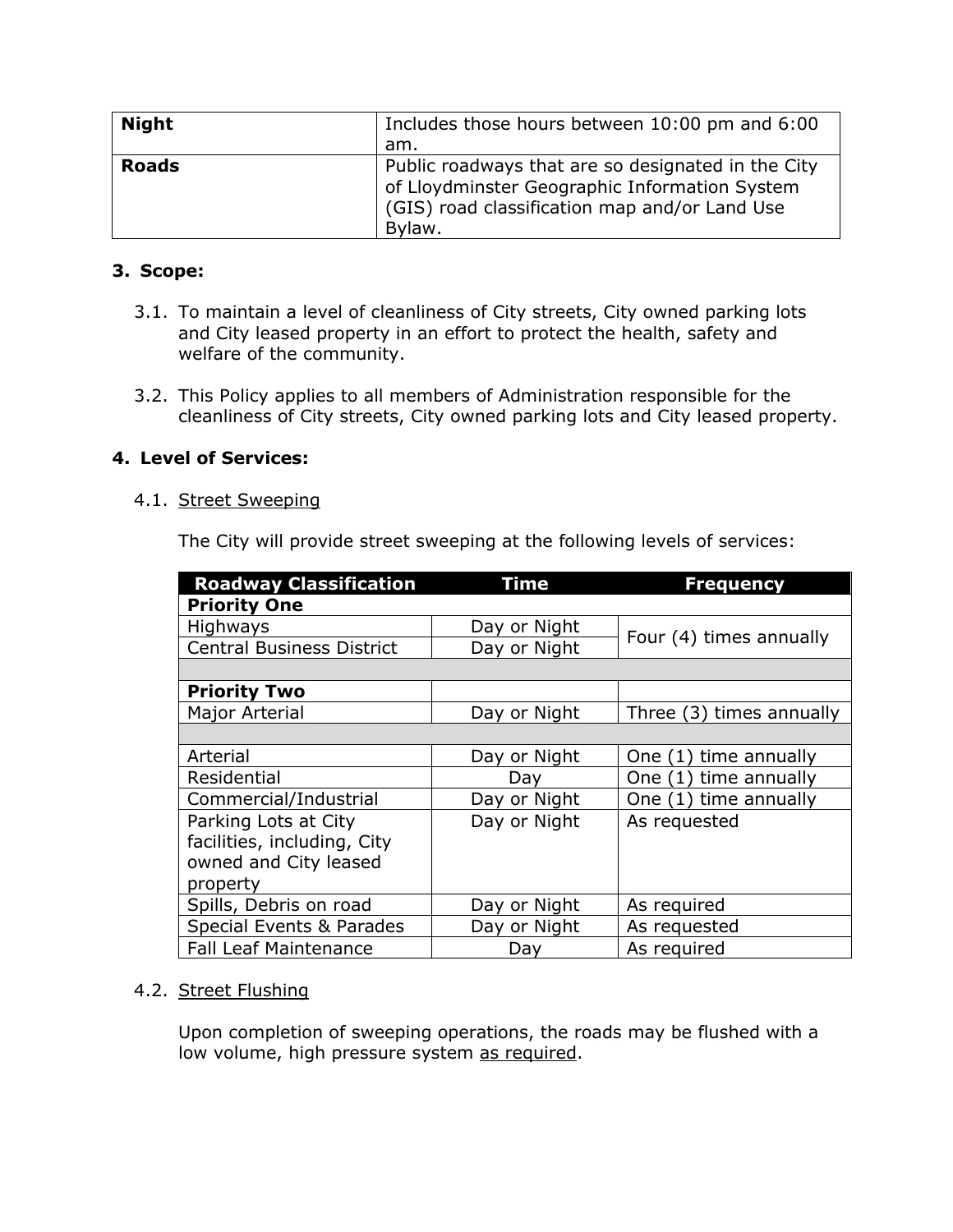### 4.3. Boulevards

The City of Lloydminster will service Boulevards only on the Priority 1 & 2 routes identified in the Winter Roadway Maintenance Policy due to the high amounts of debris from winter sanding activities; all other Boulevards are the responsibility of the property owner.

## 4.4. Median

The City of Lloydminster will service all Medians within corporate limits.

### 4.5. Residential Streets

- 4.5.1. Residential streets will be swept in rotation, with priorities and times of operations being determined by the Director, Transportation Services or designate.
- 4.5.2. In residential neighbourhoods, information signs will be posted at strategic locations entering the neighbourhood, advising residents at least thirty-six (36) hours in advance of sweeping operations.

### 4.6. Commercial/Industrial Streets

Commercial/Industrial streets will be swept upon completion of the residential streets.

#### 4.7. Spring Clean-up

Removal of snow and ice control materials and debris from streets, Boulevards and Medians as required, prior to commencing street sweeping operations within the corporate limits. This will be completed at the discretion of the Director, Transportation Services or designate.

#### **5. Effectiveness**

5.1. Annually, a review of the previous season's Street Sweeping operations will be conducted. This review shall include recommendations for additions, deletions or amendments to this policy and supporting procedure.

## **6. Public Relations**

- 6.1. Residents are asked to report concerns regarding street sweeping operations to the online Report a Concern feature at [www.lloydminster.ca](http://www.lloydminster.ca/) or call the Operations Centre at 780.874.3700.
- 6.2. A map illustrating the roadway classifications pursuant to this policy will be maintained and uploaded to the City website on an annual basis.